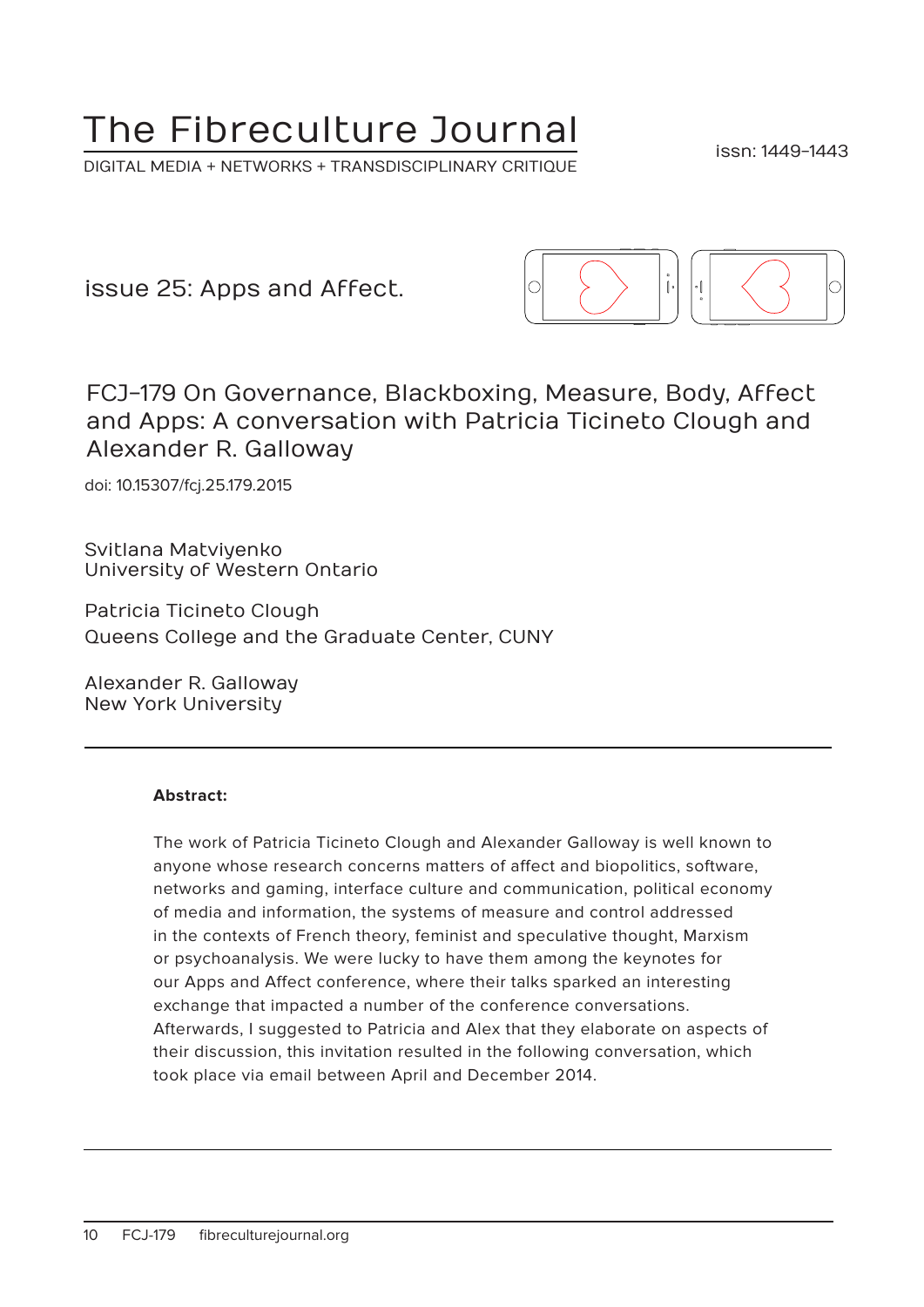## Introduction

The work of these two authors is well known to anyone whose research concerns matters of affect and biopolitics, software, networks and gaming, interface culture and communication, political economy of media and information, the systems of measure and control addressed in the contexts of French theory, feminist and speculative thought, Marxism or psychoanalysis. We were lucky to have them among the keynotes for our Apps and Affect conference, where their talks sparked an interesting exchange that impacted a number of the conference conversations. Afterwards, I suggested to Patricia and Alex that they elaborate on aspects of their discussion; this invitation resulted in the following conversation, which took place via email between April and December 2014.

Patricia Ticineto Clough is a Professor of Sociology and Women's Studies at Queens College and the Graduate Center, CUNY. She is a social theorist whose work and teaching address the methods of inquiry and the core assumptions of such fields as anthropology and sociology in order to shift the focus towards their disciplinary peripheries where one often discovers the archives of outcast material. Clough's co-edited collections The Affective Turn (with Jean Halley) and Beyond Biopolitics (with Craig Willse) are evidence of passionate collaborative research conducted with her students and colleagues, offering nuanced discussions on discursive closures, shifts and reconfigurations. Her work outlines the dangers and controversies of 'the political economy of biomediated body' (Clough, 2008:15) implemented by the 'monitoring of the bodily affect as information' within national and international regulatory policies.

Clough's current research looks at what she and her collaborators have termed 'the datalogical turn' (Clough et al., 2014), [1] or the shift to big data as a sociological methodology. She argues that such a move from representational to non-representational model reveals how much sociology has been merged with cybernetics. Clough explores algorithmic technologies of measure, the indeterminacy of incomputable data, and informational matter. [2] In all her texts Clough experiments with ways of inhabiting and performing the written. She does it even more intensely in her performances, one of which I was lucky to witness last fall in New York City: Ecstatic Corona, her ethnographic and historical research written, choreographed and produced together with young adults whom she met on her multiple returns home, to the town of Corona Queens New York, where she grew up.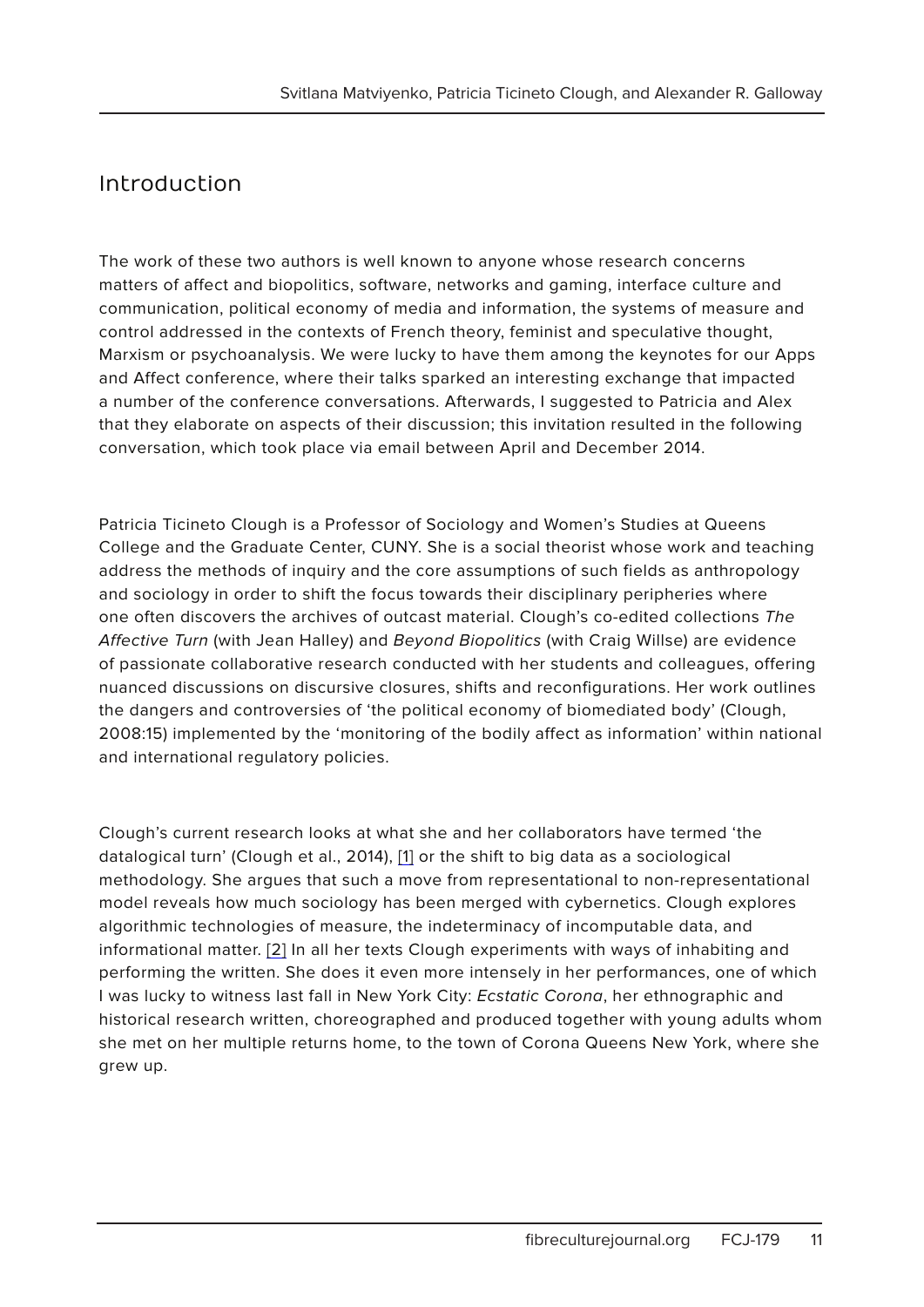

Figure 1. Patricia Ticineto Clough, Omar Montana, Mac Morris, Elijah Kuan Wong, Elizabeth Garcia (missing) co-producers and performers of The Children of the Mercy Files. (2014).

Alexander R. Galloway is an Associate Professor in the Department of Media, Culture, and Communication at New York University. His theoretical trilogy on 'allegories of control' – Protocol: How Control Exists After Decentralization (2004), Gaming: Essays on Algorithmic Culture (2006) and The Interface Effect (2012) – became foundational for Media and Software Studies, where he made an equally important contribution as a programmer and media artist. From 1996 to 2002 Galloway was associated with Rhizome, a New York based new media organisation, where he worked as editor and technical director. He also founded Radical Software Group (RSG), a collective of media artists named after Radical Software magazine, published between 1971 and 1974, which explored the impact of video and television on society, fought for the freedom of information and warned against the dangers of its corporate control. [3] Twenty years later, RSG reintroduced similar concerns to the digital culture of the 1990s and 2000s. The group's media art projects responded to the gross militarisation of the governmental apparatus not only in the aftermath of 9/11, but years prior to those tragic events.

One of the works of this kind was Galloway's Carnivore, a project whose name doubled that of the FBI's wiretapping software better known as DCS1000 ('Digital Collection System'). [4] By pointing to the infamous surveillance tool, his software art project exposed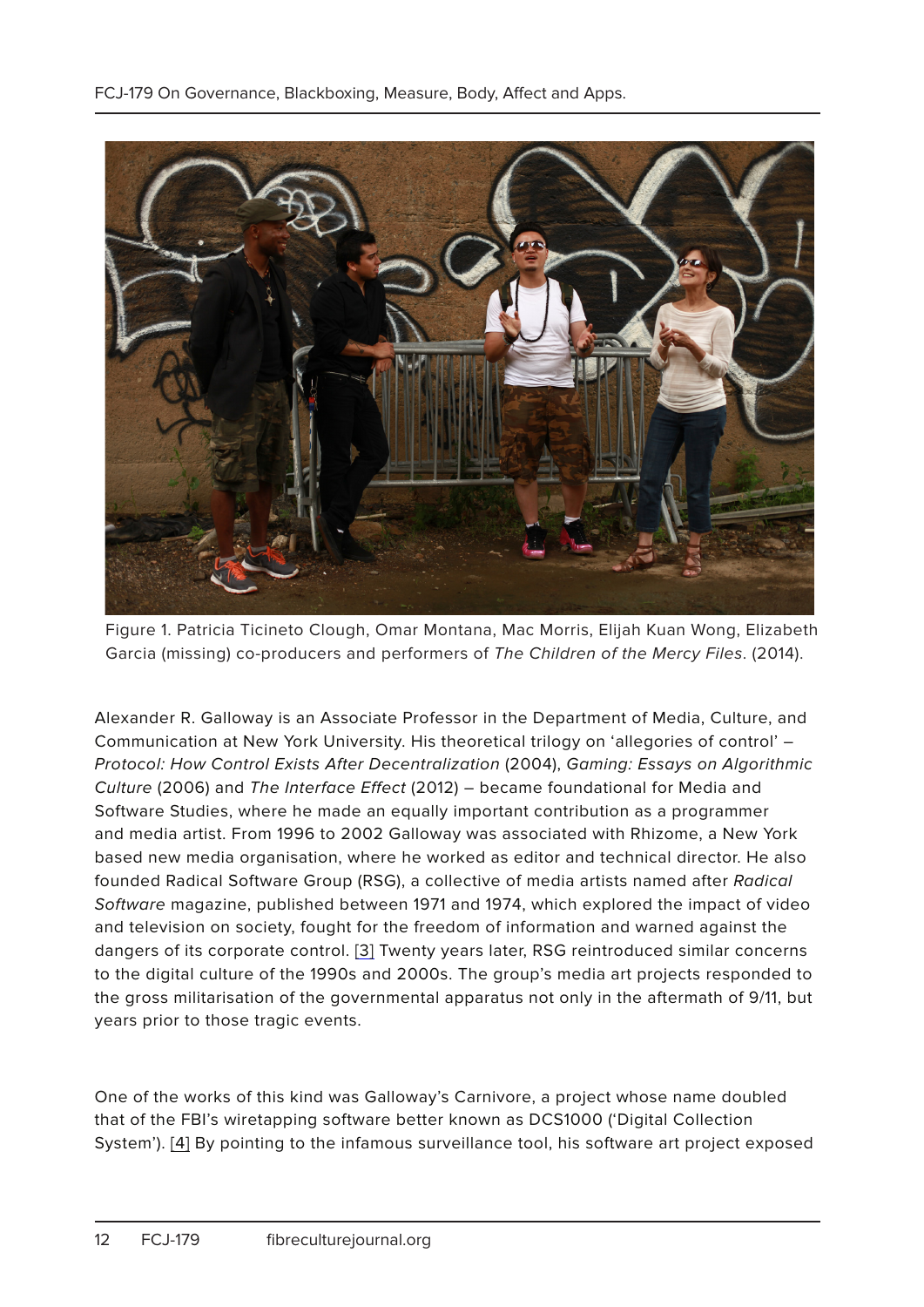the practice of the massive monitoring of users' online activity conducted since 1997, shortly after the World Wide Web become publicly available. Even though art cannot, unfortunately, entirely strip the system of its powers, it certainly can – and does – throw those powers into question. Carnivore is a hack at its best: just like its prototype, it is 'a surveillance tool for data networks,' 'a software application that listens to all Internet traffic (email, web surfing, etc.)'. [5] But it is also more than that: in addition to its ironic mimicking, Galloway's Carnivore subverts the FBI's surveillance technique by... *improving* the tool: now it 'features exciting new functionality including: artist-made diagnostic clients, remote access, full subject targeting, full data targeting, volume buffering, transport protocol filtering, and an open source software license.' Most importantly, it breaks a closed system and uses data for art; this is consistent with Galloway and Eugene Thacker's suggestion of an important substitution for the ineffective practices of resistance to the protocological control: 'The strategy of maneuvers instead shows that the best way to beat an enemy is to become a better enemy' (Galloway and Thacker, 2007: 98).

Galloway's recent interest in French thinker François Laruelle, whose work is indeed a search for exploits in philosophy, resulted in a new book Laruelle: Against the Digital (2014), where he speculates about the meaning, possibilities and limitations of digitality by reading Laruelle's theory of "philosophical decision", which, Galloway argues, could be seen as digitalisation – here, as digitalisation of thought – an operation of discretisation disconnected from the computational context. This book continues his method of tactical 'protocological struggle', in which the convergence of different modes of critical expression are put forward in order to demonstrate that today 'any theory addressing networks,' as he and Thacker write in The Exploit, 'will have to entertain a willingness to theorize at the technical level' (Galloway and Thacker, 2007: 100).

#### Svitlana Matviyenko

**Svitlana Matviyenko:** Patricia, in your work, you think the body across various platforms where it is a platform itself, one of many. In one of your talks you speak of the work of Karen Barad, who, like you, questions the organism as the privileged figure of the body. With Barad and other new materialists, you address the question of embodiment as it occurs through systems, techniques and tools for measuring, and you argue that 'the body is inseparable from the materialisations that materialize through the measuring apparatuses.' [6]

We are witnessing the process of fetishisation of the data produced by bodies. The activities of members of the Quantified Self movement and other lifeloggers who willingly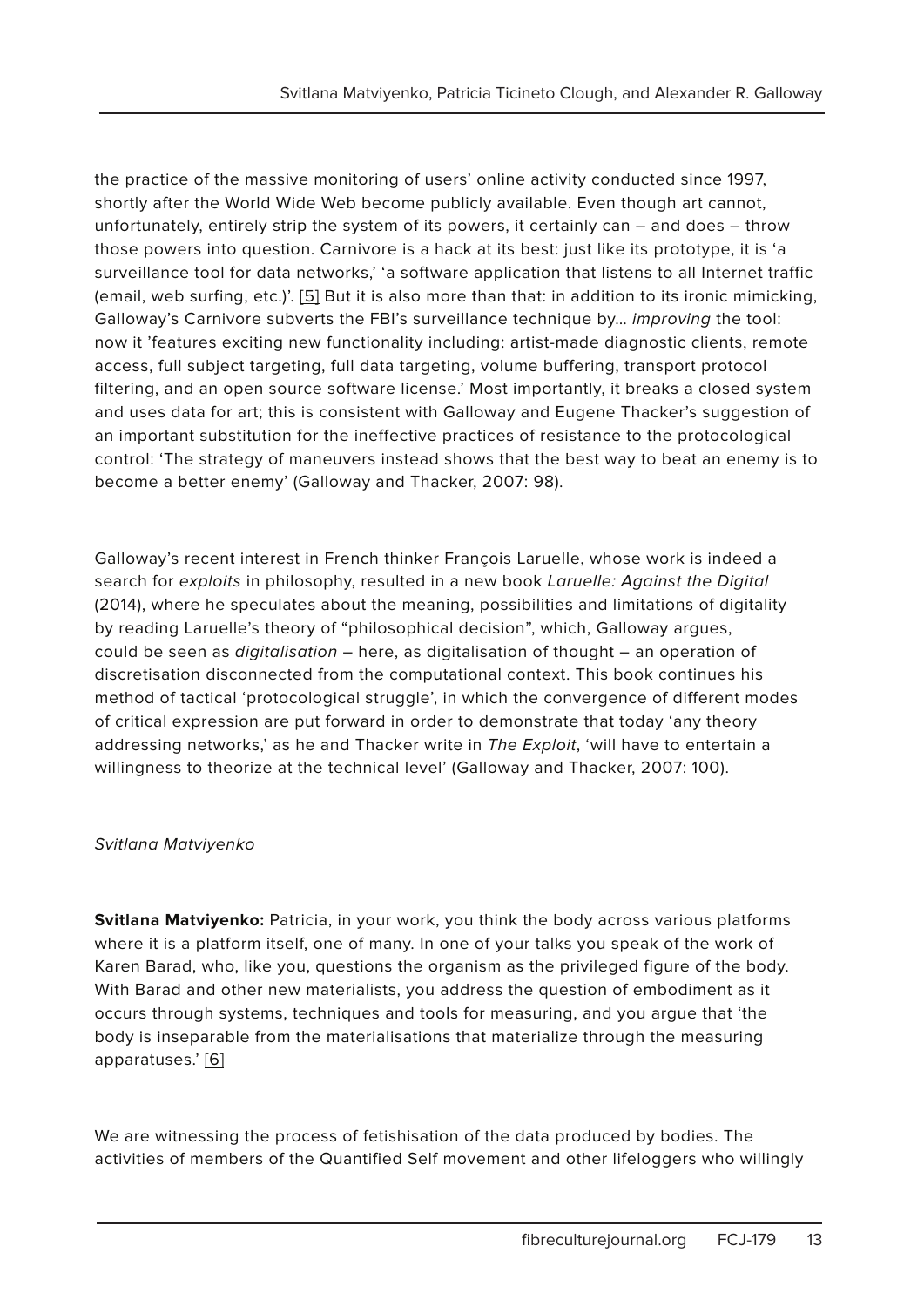FCJ-179 On Governance, Blackboxing, Measure, Body, Affect and Apps.



Figure 2. 'Carnivore Server (RSG-CSCPU–2)' by Paul Johnson (2002).

disclose and monitor their lives for the gaze of networks come to mind as examples. These users might not be aware of the destinations to which their data travels, the places it is stored, and its accessibility to unknown parties, but they accept such a state of things either because they trust their service providers and platform developers or because they do not see another way of maintaining their personal and professional relations in the connected world. Although the majority of users never raise concerns or think about the degree of exposure involved, one can notice a subtle but growing awareness of the 'data cocoon' we produce with our tools. I am interested in how we come to terms with the realisation of being involved in involuntary self-monitoring, how we negotiate the conditions, how we resist or… enjoy it.

Speaking of apps, they engage with the body's pulsations, vibrations and movement. The body as organism is not of interest any longer, but the body-across-platforms as the body with and as the data it produces. In the end of your essay on apps, Patricia, you ask, 'How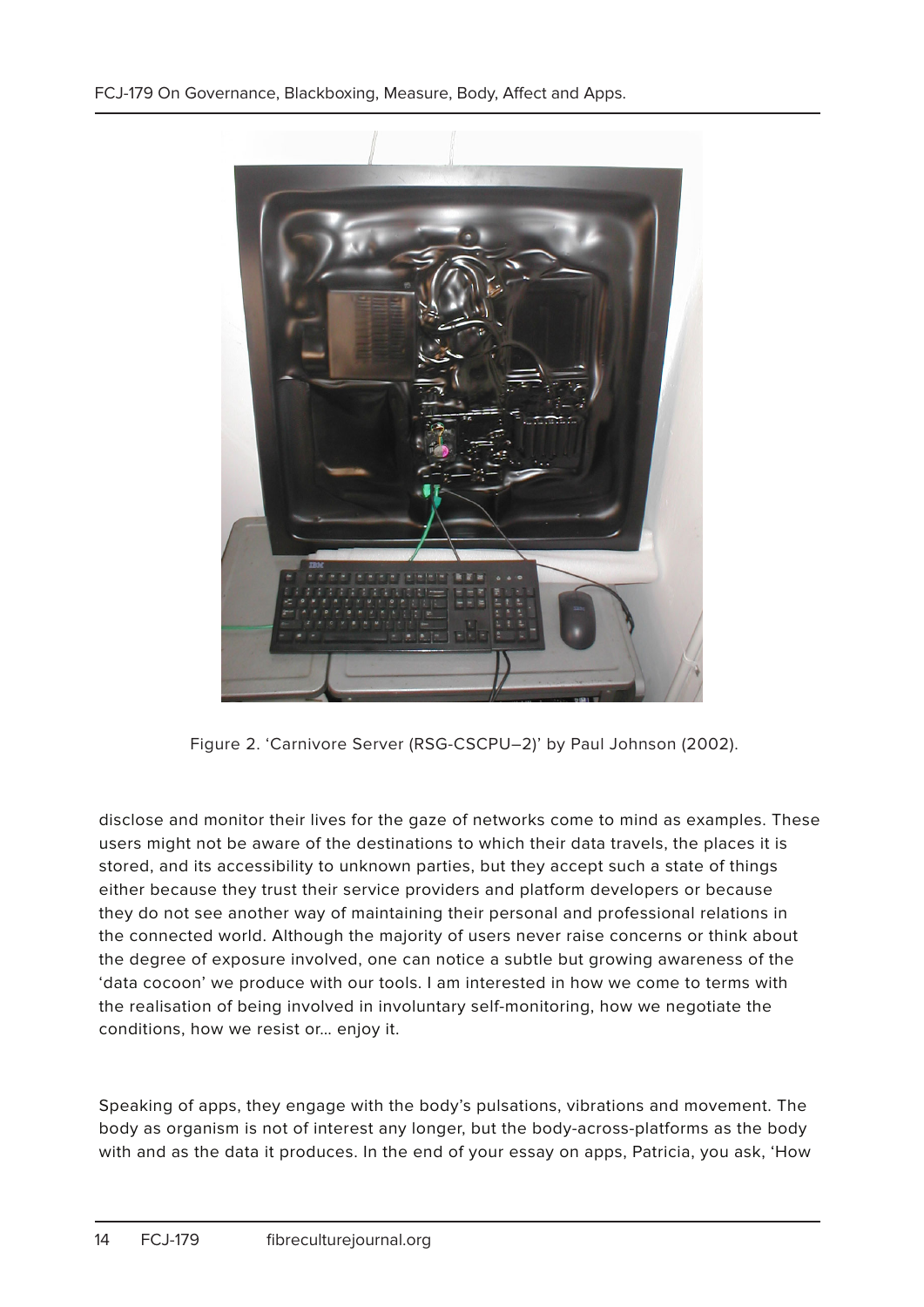to intervene and experiment with the relations that the app can have and thereby become a something else of itself? What does it take to do this?' (Clough, 2014b: 46). Could you address this question by contextualising it within your own background and also by making connections with your recent work on 'the datalogical turn' and your reading of the body as inextricable from measuring apparatuses?

**Patricia Ticineto Clough:** Before I got a Ph.D. in sociology, I studied at the Biological Computer Lab at a time, the mid seventies, when second order cybernetics was being elaborated there, with Heinz von Foerster, Humberto Maturana, Gordon Pask and Herbert Brun all contributing. For me, the computer always has been the biological computer and the relationship between human and machine always has been more about the body than about artificial intelligence, even if AI at first won the day. But now when it is more common to think of digital bodies, or bodies as/of data, and calculation as affective, it is important to rethink the body beyond the body as organism, or the autopoietic body. When Maturana theorised autopoiesis during my time at BCL, he was responding to the then relatively recent discovery of DNA and the genetic code. Autopoiesis was conceived as a refusal of the direct affectiveness of the gene or an environmental input; instead the organism is affected as a whole; in its relations the organism selects for its autopoeisis, or its reproduction as a whole with the aim of homeostasis and equilibrium. As such, the organism, it was argued, is closed organisationally to information and open to energy such that the organism reproduces its boundary when it is affected. In other words, the organism is a self-organising biophysicality. While autopoiesis ushered in second order cybernetics, recognising the self-organisation of biophysical indeterminacy, autopoiesis nonetheless is a systems theory. A certain relationship between parts and wholes is presumed, as the whole is constituted by the functional interaction of parts even as higher levels of order are reached as the organism's encounters bring it to the edge of order in far-from-equilibrium conditions.

Measure is more sophisticated than in first order cybernetics as the observer is central to second order cybernetics, especially in terms of emergence at the edge of order, when boundaries are more a confusion of inside and outside. Yet indeterminacy is still a matter of the biophysical and not of the measure itself, not of the algorithm itself. But today, as algorithms are comprised of incompressible parts or incomputable probabilities that can be bigger than the whole and can at some point or at any point deracinate the whole, systems theory is challenged, as is the autopoietic organism as the figure of life. In algorithmic architectures where calculation is conditioned by incomputable quantities of thought and affect, calculation becomes what Luciana Parisi describes as a matter of speculative reason. This means that the algorithm is itself a spatiotemporal object and the indeterminacy immanent to it is only quasi-mathematical. (Here Parisi draws on Graham Harman's work while drawing his work towards the quantitative). Without going into detail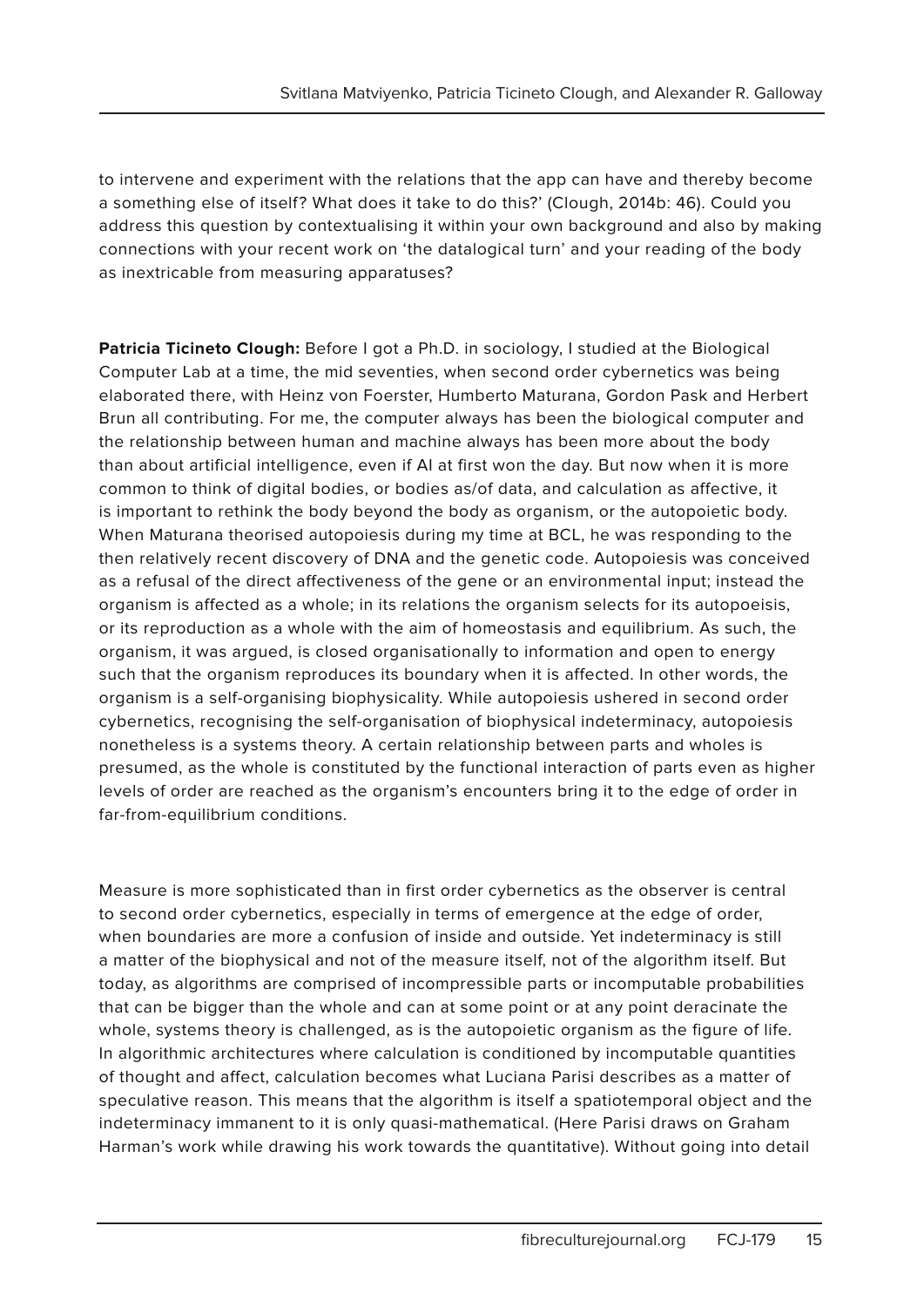about Harman's object oriented ontology, it allows for an understanding of the dynamics of measure, the indeterminate quantities conditioning each calculation. The algorithm is a real object in Harman's terms but in Parisi's terms, differing with Harman, the algorithm is a real object infected with the incomputable; the object is incomplete and thus open to relations. My own insistence that the organism is only a special case, a specific figure of life and that the more general case is informational matter or self-measuring matter (2007) might even be revised with Parisi's conception of the algorithm as 'a spatiotemporal matrix of the present' (2013: 36), suggesting a very different materialism than the new materialisms, if a return to materialism is right at all. More important is that there is a rethinking of temporality and the present.

I take this position in contrast to Karen Barad's position. While I much appreciate Barad's attention to measure, I would argue that the indeterminacy immanent to the algorithm is occluded in Barad's conception of intra-action. Ontologically speaking, objects not only are self-measuring, they are algorithmic. Real but neither purely mathematical nor physical, the algorithm's quantities, like the object's qualities, relate aesthetically. This move to the speculative and the aesthetic means the dimension of relation or contact is not a matter of epistemology, cognition or recognition, privileged as these are in autopoietic systems and in Barad's ontology as well. As for the body then, the indeterminacy of the algorithm gives us a new frame with which to engage critically the technologies that are capturing bodily senses and sensation while making bodies more inspect-able and survey-able, breaking down the 'boundary between inner and outer knowledge and control of the body,' as Brian Rotman (Rotman, 2008: 133), among so many others, say. But, the incomputable probability of the algorithm gives us a frame that is not about knowledge or control through knowledge. And to respond politically, we must start somewhere else than knowledge and control. We might consider rethinking media beyond media to mediation and to its immanence to the algorithm object. I believe Alex's work on mediation can be taken in this direction.

**Alexander R. Galloway:** As Patricia notes, cybernetics is at the heart of this historical transformation. Cybernetics describes networks of actors (whether living or non-living, natural or synthetic) who are able to express themselves, and who likewise can receive and respond to the expressions of others. Cybernetics thus describes an affective network, a network of affective expression and affective response. In many ways this is a good thing. Consider the alliance struck between feminism and cybernetics, in everyone from Ursula Le Guin and the VNS Matrix, to Donna Haraway and Sadie Plant. If patriarchy is one of the 'deep' psychic structures (proliferating injustice by leveraging difference and hierarchy), then shouldn't the more equitable 'shallow' affective networks help do away with patriarchy? If the essentialism of concepts like 'nature' and 'natural feeling' are harmful to women, shouldn't an anti-essentialist feeling (viz. affect) provide some hope?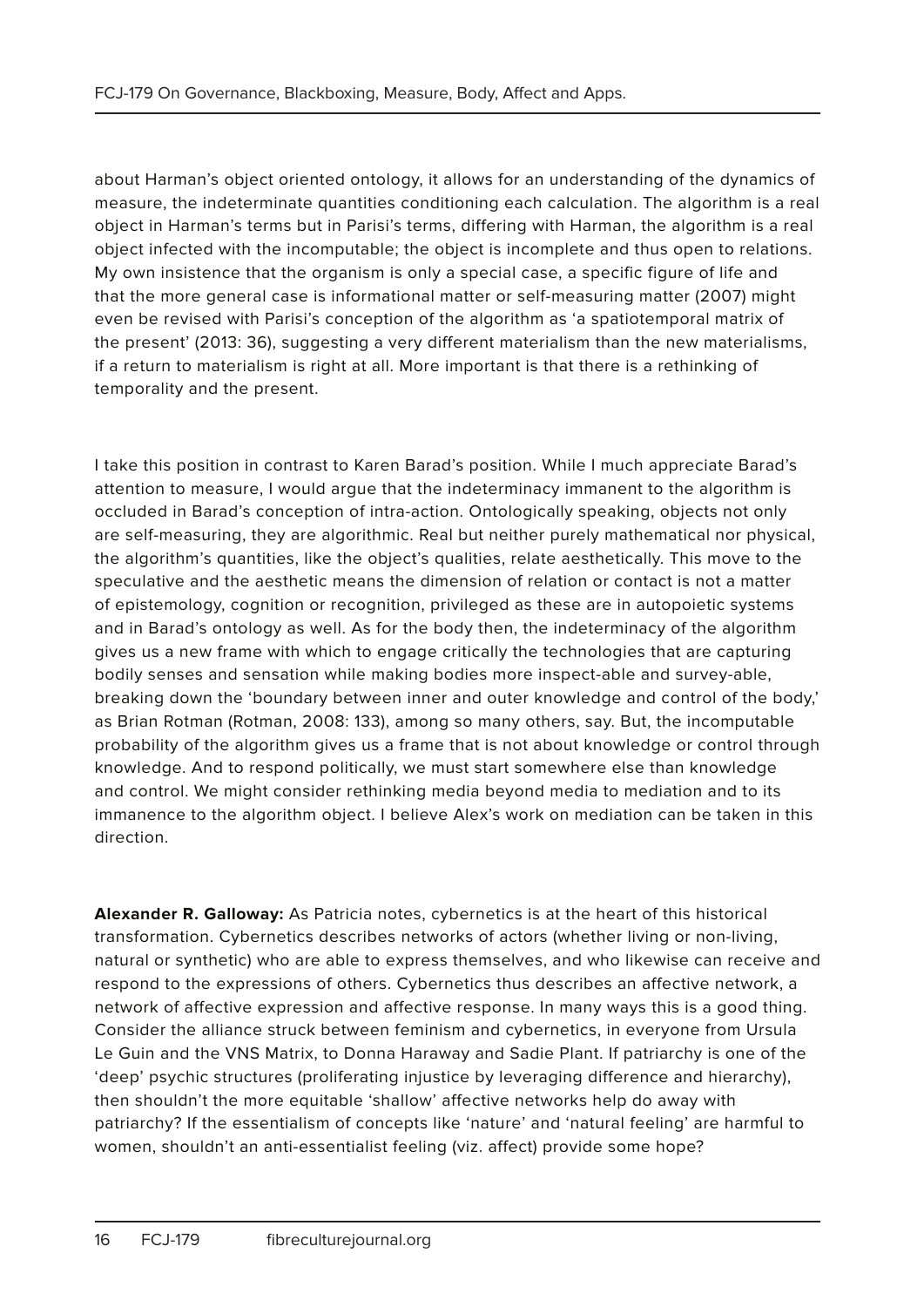Affect is a curious topic, partly because the critical commentary seems to contradict itself. On the one hand, Fredric Jameson chronicled what he called the 'waning of affect' under postmodernity (Jameson, 1991: 10–11). For him deep psychological structures have given way to more surface phenomena like irony and cynicism. Yet at the same time affect seems to be on the rise today. Deleuze and Guattari famously charted the liberation of affect. Social media proliferate with people's feelings and desires. Books and conferences are devoted to the subject. So who is right? Can both of these claims be true? Is affect on the wane, or is it on the rise?

Upon further examination the apparent contradiction dissolves. When Jameson says affect he really means emotion or feeling. He means the purely sincere affect of the romantic, Enlightenment ego. When Deleuzians say affect they mean affect proper, that is, affect as the postmodern replacement for modern sentiment. Modern subjects have sentiments, while postmodern subjects have affects. Thus Jameson's 'waning of…' and the Deleuzian 'turn to…' are precisely the same historical phenomenon. Modern sentiment succeeded too well, you might say – so much so that, even after disappearing, it has re-emerged everywhere, only now in simulated form.

Cybernetics is most interesting when combating those deeply entrenched structures of injustice. Yet at the same time cybernetics has ushered in a new era of informatic legibility and monitoring. Perhaps today we are no longer ruled by the Father or the Prince. If so, we are ruled instead by the packet, the data point, the unit of legible meaning. We have a new semiotarchy to replace the old patriarchy, a new fiat of information to replace the old fiat of the Father. (I'm exaggerating of course: patriarchy is still alive and well the world over!) This is why I see Patricia's work on self-measurement to be so useful. How are we to survive in a world driven by the rule of information?

**Patricia:** I like the implications of Alex's remarks: to think affect in relationship to first-order and second-order cybernetics and then to recognise affect as a replacement for modern sentiment. As such affect becomes a capacity in the Deleuzian sense which now has been deployed in the deconstruction of entrenched structures of injustice, feminism not merely an example here but a prime example, leading however to the exploitation of affect in so many ways and to a dark Deleuzianism, as Alex has called it. My first remarks about the algorithm are meant to consider that we are post-cybernetics, after affect, when criticism is up against the packet, the data point, the algorithm.

**Svitlana:** Alex, I think your mention of cybernetics' ambiguity is important. Perhaps, such ambiguity is not unrelated to common generalisations about cybernetics. Could we dwell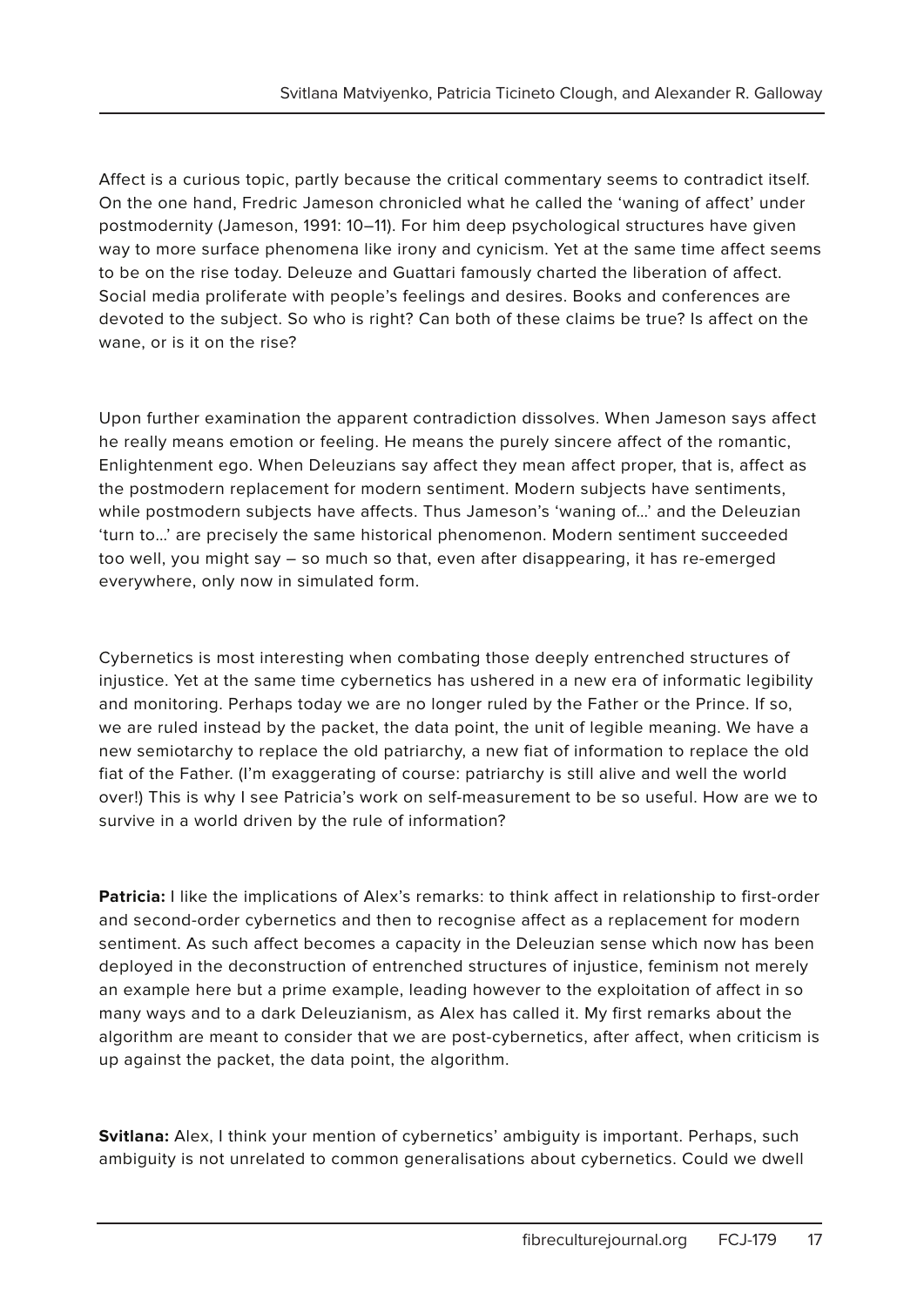on this for a moment and ask the following questions, 'what cybernetics?', 'first-order cybernetics or second-order cybernetics?', 'Wiener's cybernetics, cybernetics of the Macy conferences or that of the Biological Computer Lab?', 'what does it have say about agency?', 'how do we distinguish, if at all, between control and regulation?' and so on. In the end, how important is it to be asking these questions when we apply cybernetic notions for understanding the mechanisms of the 'world driven by the rule of information,' where a phone has earned a status of 'wearable electronics'?

**Alexander:** The most common shortcoming I find when reading about cybernetics is the lack of historicisation evident in so many authors. The old mantra "always historicise" has fallen away, replaced today by the new mantra "always connect." And along the way our ability to think historically about the industrial infrastructure has collapsed. (Incidentally this is one reason why Katherine Hayles' book on cybernetics, How We Became Posthuman, is so good, because she explicitly historicises the movement.) The collapse is no coincidence, however, because cybernetic thinking was conceived as a solution to the kind of historical thinking so associated with the 'age of ideology', capitalism versus communism and so on. And so it's common today to find the same authors laud both cybernetic thinking and anti-critical or post-hermeneutic thinking. In some respects, they are simply the same gesture.

Still the ultimate irony lies in how thoroughly cybernetics (and network thinking in general) has incorporated the historical or critical mode, so much so that concepts like difference, alterity, or multiplicity are thoroughly embedded into the very architecture of cybernetic thinking. What formed the basis of the liberation struggles during my parent's generation is now the bedrock of the most highly capitalised companies on the planet. We are left, then, to reinvent a new set of critical strategies better suited for the world in which we live now.

**Svitlana:**That leads to my next question about governance or management conducted through the organisational principle of blackboxing and, by extension, the tactics of obfuscation and compression. Could you place apps in the context of the discussions you both initiated in your work, i.e. Alex's writing on control after decentralisation and, most recently, on the cybernetic hypothesis and Patricia's work on governance and measure of life, death and matter. In particular, I quote Patricia's reference to Alex's reading of the notion of "black box": 'Galloway's treatment of blackboxing not only suggests a possible take on the app, albeit a negative one: the path we more and more will choose to interface with and through the Internet, even as the choices bundled (and those excluded) behind any app icon remain relatively opaque' (Clough, 2014b: 37). Would it be fair to consider apps exemplary of the 'normatively positive spin on obfuscation,' as Alex puts it, in the midst of the 'compulsory visibility' and total surveillance?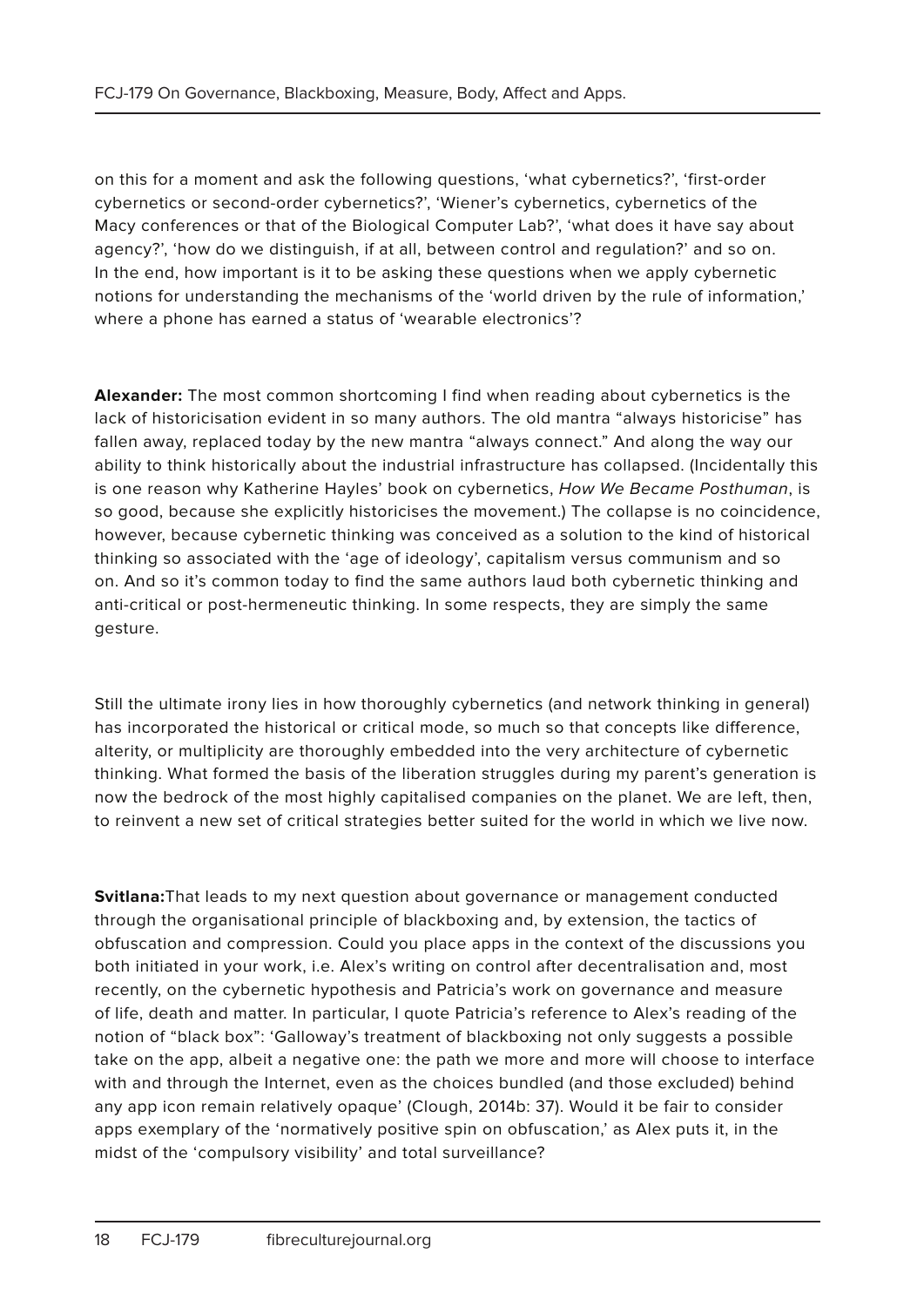**Alexander:** Apps complicate the conversation around obfuscation and compression. I'm thinking of the way in which today's apps and tablet computers obfuscate the machine even more than the GUI interfaces of a decade or two ago, which themselves are driven by high levels of metaphor and artifice. I see obfuscation as simply a common ingredient in all technical systems. Computer science confirms this. The 'obfuscation of code' is a common technique in computer science used to segment and simplify how code modules talk to each other. There is nothing nefarious about it.

Critical theory tends to vilify obfuscation, of course, and for good reason. If the various structures and apparatuses of this life obscure and naturalise power, then it is our duty to demystify them using critique. One might call this an anti-Baroque strategy. The Baroque is an aesthetic of over-saturation. It tends toward the accentuation of an action into a repeatable manner. Thus the very gratifying immediacy of the Baroque at the same time performs an obfuscating function: we don't know the Baroque subject precisely because he is so adept at telling us what he is. Critique, by contrast, aims to undo such structures wherever they are found, and for this reason runs contrary to the structuring tendencies of obfuscation.

Opacity and compression are different though, partially because they are responding to a different historical condition. Today we're grappling not only with the Big Other or the Father, but the NSA and Gmail. The strategies of visibility commonly associated with the new social movements of the 1960s – speak out, express yourself, liberate your desire, come out of the shadows, take back the streets – must be reconsidered today. This is not because such strategies failed, on the contrary these social movements succeeded in various ways, and as such their techniques were brazenly co-opted by the capitalist infrastructure. Large corporations now openly laud diversity in human resources; Nancy Fraser and others have shown how the goals of the feminist movement are now sewn into post-Fordism; Web 2.0 is thoroughly Deleuzian, and so on.

All of these old '60s tactics have been tremendously useful. Yet I wonder if the world isn't a different place today. I'm not sure I want to 'express myself' if I know the Gmail app is listening. We've operated for many years under the assumption that phenomenology was basically correct, that truth is the thing that reveals itself to a solicitous subject. So here my concerns are essentially industrial. If big business has assumed the role of this 'solicitous subject' and now we are all the many data points revealed to it as a kind of 'truth' – a monetary truth to be sure – then perhaps a dose of obfuscation is in order. A cryptographic universe is much more appealing today than an enlightened one.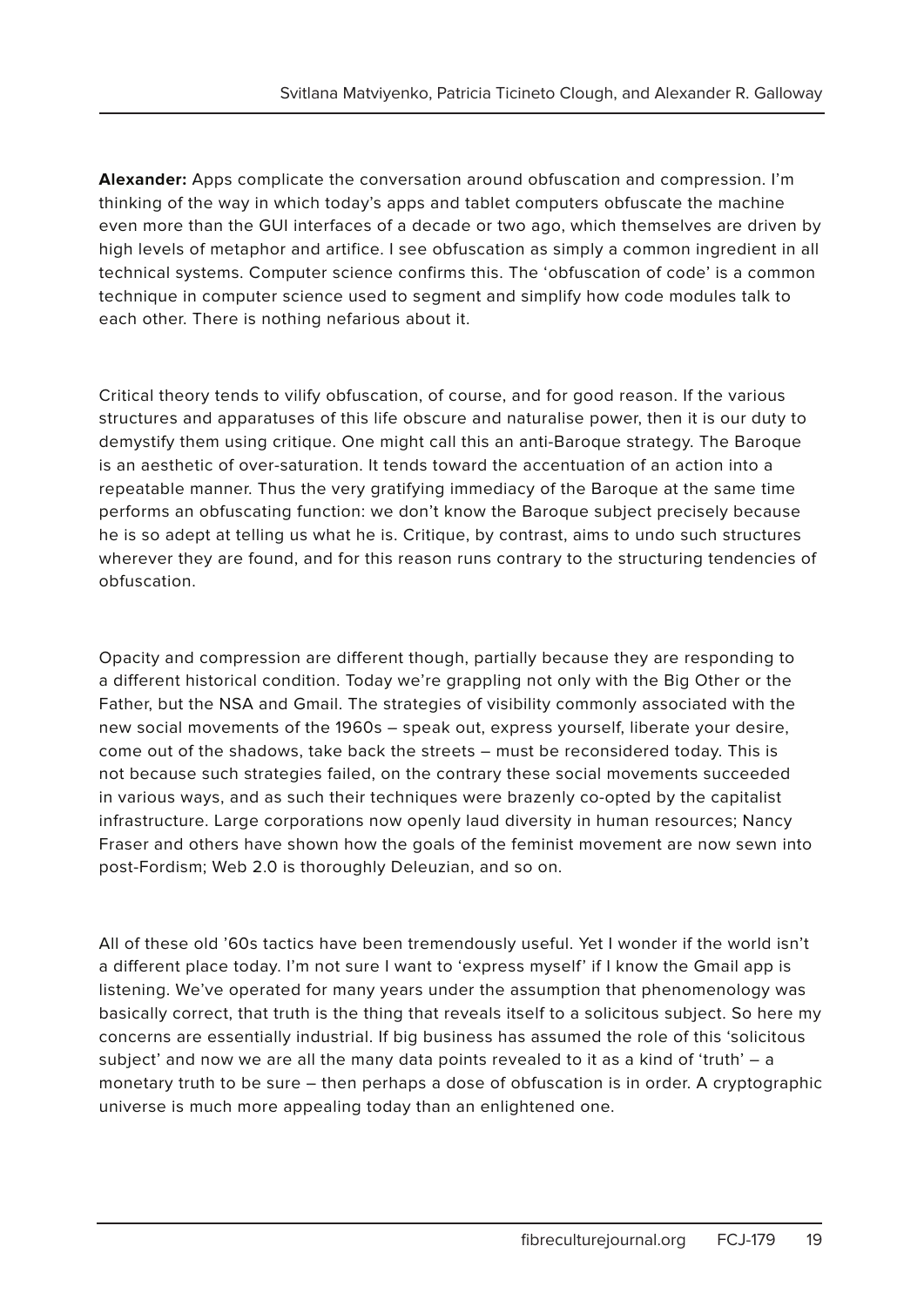**Patricia:** Not only do I agree with Alex about the 'obfuscation of code' and that in the face of 'the commodification of potentiality or inventiveness', the black box/app is not to be critically engaged either with a hermeneutic approach or a Deleuzian approach to difference or multiplicity. But more, with Alex, I think that what is indicated is the need for criticism to shift its focus to the conceptualisation of the system and the interimplication of cybernetics and the social sciences, sociology especially. It is the conceptualisation of system that in the post World War II years linked sociology and cybernetics. It also underwrote sociology's unconscious drive to positivism, empiricism, and scientism expressed in the circular functionality of the opposition of qualitative and quantitative methods. That is to say, the circuit between these opposed methods functioned to link phenomenology, or the epistemology of the conscious human knower to probability measures of statistically described populations that made it increasingly plausible to assume that social practices and human behaviour really were patterned and repeatable… and therefore were predictable irrespective of the historical conditions (Steinmetz, 2005). If the historical, in all its contingency and uncertainty, was not the reference for the probabilities of the human behaviour of statistical populations, it was because the historical was displaced by that more powerful conceptualisation of "system" as interdependent parts that function autopoietically to reproduce the whole. So rather than an anti-Baroque strategy or only that, what I think is needed is to see the way cybernetics has been realised in the forms and styles of presenting data in sociological writing and to consider what Matthew Fuller and Andrew Goffey call the grey zone or grey media: both the networks of our sociotechnical infrastructure and the sociotechnical sensibility with which actants act within these infrastructural networks. Thus enlarging our view of media studies to include stratagems from administration to data gathering and dissemination, not simply mass media nor social media. This is a version of the immanence of mediation to the algorithm as a spatiotemporal matrix of the present. This is where criticism is needed and the workings of the algorithm made manipulable for other purposes than mere expression, sincere expression, as Alex puts it.

**Svitlana:** Regarding the ideology of the aesthetic, can we read such things as 'persistence of visual knowledge' (Chun),'calculative aesthetic' (Clough) or 'beautiful evidences' (Tufte) as the productions of not just one, but all three modes of mediation, the hermeneutic middle of representation and exchange, the iridescent middle of immediacy and immanence and the infuriated middle of multiplicity and extinction?

Speaking of the body, we see the three middles working in concert when Aphrodite enters the final scene of Alex's essay 'Love of the Middle.' As you explain, it is because 'the governor of the middle… present at the physical communication of bodies in congress,' Aphrodite, 'returns us to a more somatic immediacy' (Galloway, 2014: 64). If it is not 'the body-across-platforms', is it 'the body-across-the-modes-of-mediation'? Are they different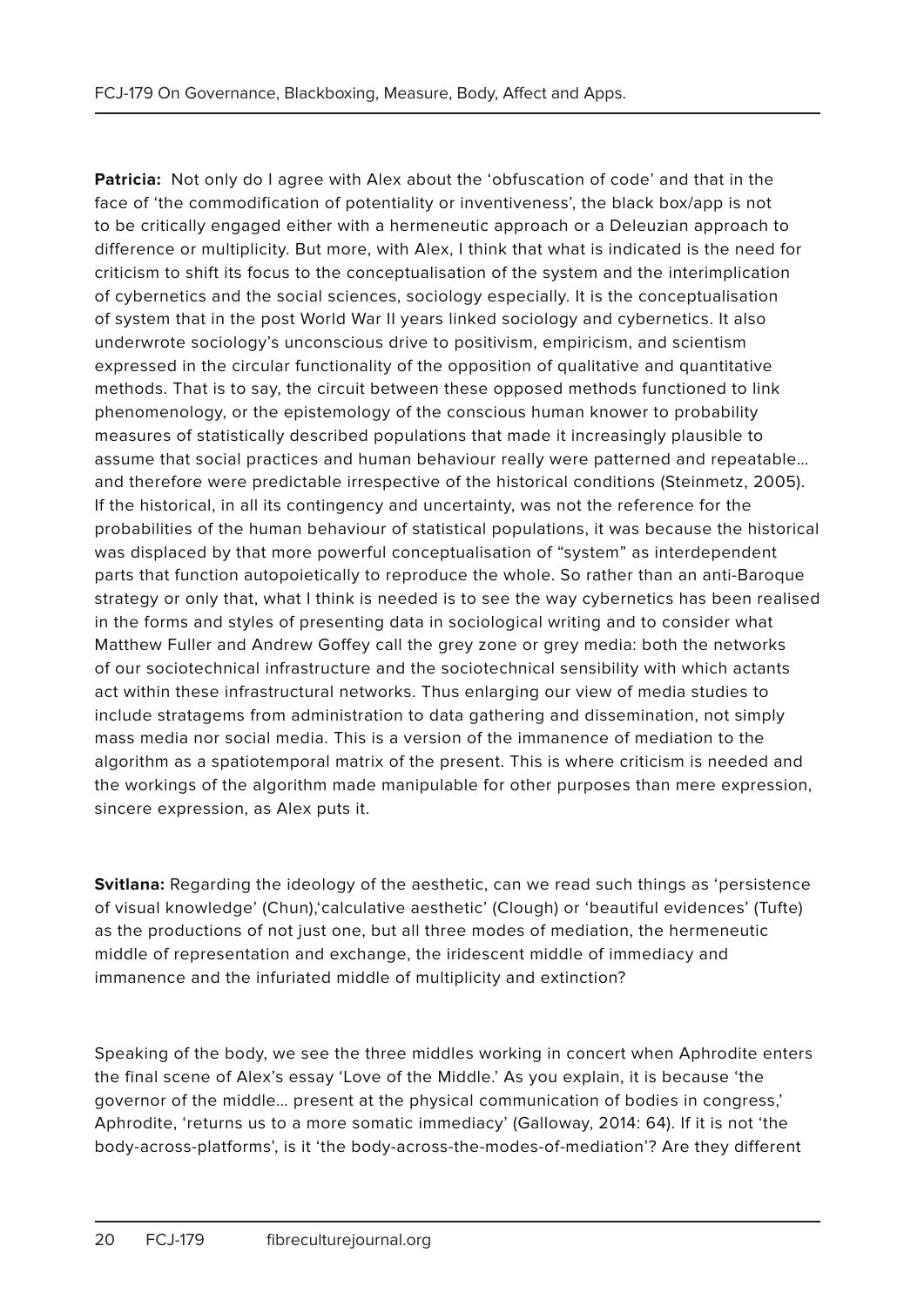bodies? Could you speak more of such somatic immediacy in 'the middle of the middle' and in the time when media have become so good at erasing the traces of their presence? In your opinion, do apps – the 'tender buttons' on our screens that respond to a touch – make us more aware of the presence of the interface?

**Alexander:** The advent of distributed systems places certain demands on both thinking and practice. I've tried to pursue this in various ways over the years, whether it be working on software projects, or doing more traditional research and writing. If there is one continuous thread through my own trajectory it would have to be the something like 'the politics of code.' I'm interested in how technical systems both facilitate and prohibit certain kinds of political consciousness. So my first book, Protocol, analysed the structure of organisation in distributed networks, particularly those facilitated by the various Internet protocols that have been drafted and deployed over the last several decades. And today with my recent book Laruelle: Against the Digital, while the subject matter has changed dramatically, some of the basic questions remain the same. What sorts of worlds are made by possible by digitality? What does digitality prohibit? And how is it possible to think non-digitally? (Which is perhaps the most interesting question of them all.)

With the advent of distributed infrastructures, we are obligated to think critically about the middle as such, 'in-betweenness' as such. Deleuze and Guattari's rhizome provides a fitting example: the rhizome is not simply an alternative way of organising leaves, stems, and roots; the rhizome is the middle part and only the middle part. The milieu takes over. Entities, objects, agents, authors – these are all rendered meaningless from the perspective of the rhizome. Today we are faced with a different set of concerns: relationality, systematicity, mediation. Of course Google and Facebook have mastered this better than anyone else. They are perfect instances of rhizomatic capitalism. Thus as critical thinkers I maintain that we must unabashedly profess our 'love of the middle' if we are ever able to gain any perspective on this new 'infrastructural turn.' The middle is where it's at.

Western culture tends to alternate between two common conceptions of media and communication, one hermeneutic and the other iridescent. Distributed systems are often excluded from the story. My contribution in *Excommunication* is a simple one: additional modes of mediation exist that are equally deserving of our attention, chief among them being distributed networks. We need a robust theory of networks. We can't assume they are natural – or worse, exceptional.

**Patricia:** I am quite intrigued by Alex's recent tri-part categorization of 'the love of the middle,' giving media and mediation three organising figures, Hermes, Iris and the Furies.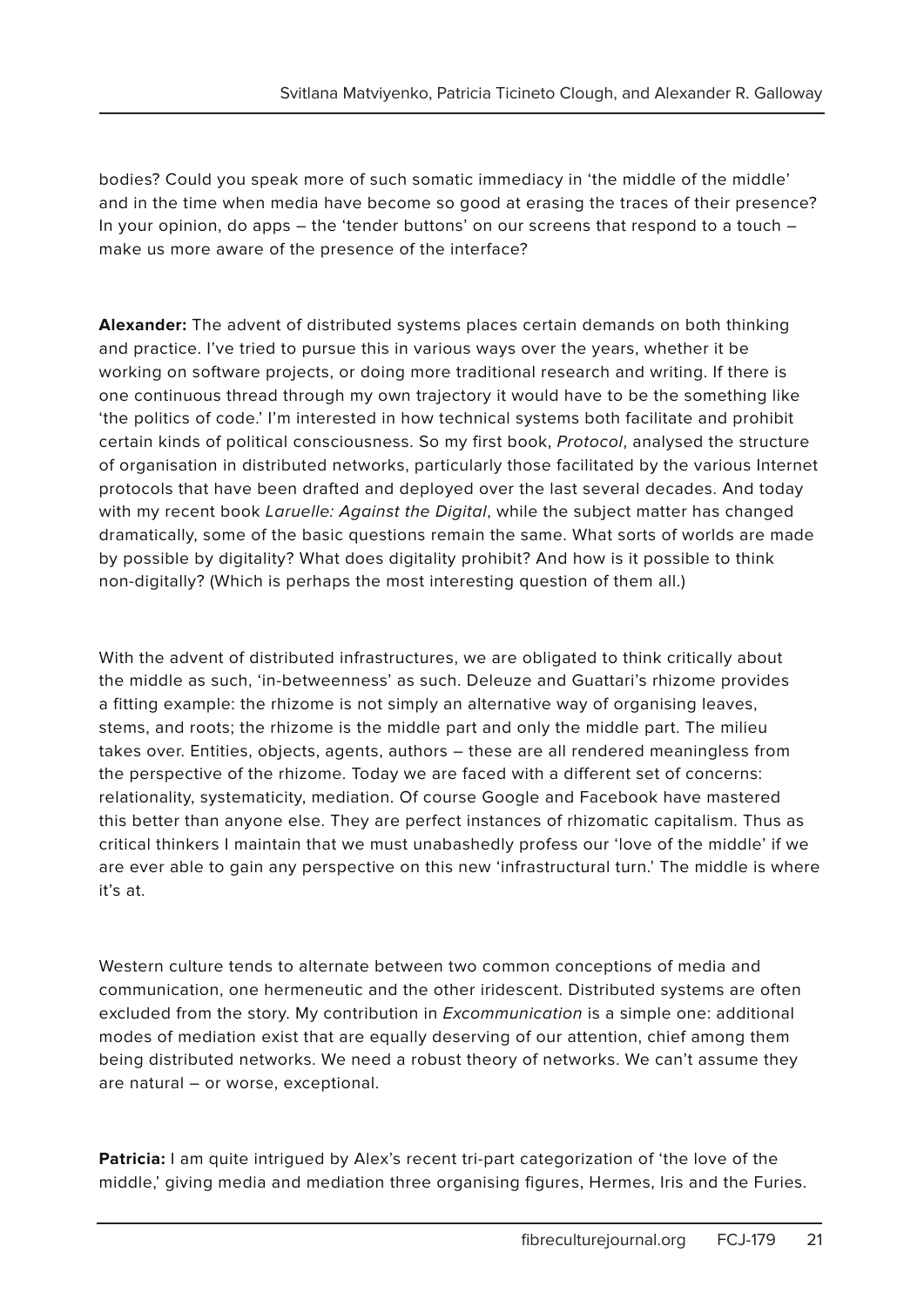For Alex, the last, the Furies, mark an annihilation of hermeneutics and phenomenology as approaches to or forms of mediation. Neither for immanence nor depth, presence nor difference, the Furies are anti-media, as media are displaced by a 'microphysics of links and vectors,' a network or what Alex refers to as a system. As he sees it, we, those of us interested in critique, are up against not the system of the 1960's but a systematicity that undoes any attempt 'to establish a grand arc of history.' The implications, he proposes, are a matter of aesthetics, a post-Fordist digital or information aesthetics that shifts between 0 and 1, that is, aesthetics as nothing (data has no visual form) or aesthetics as one (data always has the same form, the information network). In his remarks here Alex extends this view to offer what he calls the anti-Baroque strategy of critique that runs contrary to 'the structuring tendencies of obfuscation.' This phrase 'structuring tendencies of obfuscation' can be read in terms of cybernetics, where noise is recognised as the condition of possibility of information – a structuring/destructuring/restructuring, aimed at reproducing a system.

Here Alex's concern with aesthetics is reflective of his disciplinary background in literary criticism but surely any one of us following the recent turn to ontology and an object orientation in philosophy knows there has been a general return to aesthetics but as a matter of causality resonant with a turn to non-consciousness (Shaviro, 2009) as well as a non- or in-human unconsciousness as in Catherine Malabou's work on the 'cerebral unconscious' (Malabou, 2012). For me, with a different disciplinary background than Alex's, mine sociology, the return to aesthetics, I would suggest, shifts the focus of criticism from textuality/information to data/information. Or to put it otherwise, the recent turn profoundly challenges the styles and forms of presenting data, challenged as we are by the perspective of the sciences – the bio, nano, and neuro-sciences – all properly technosciences increasingly inseparable from industry, policy and developments in computer science, digital technology and the algorithms parsing big data.

**Alexander:** I appreciate your observation about the disciplinary differences between literary theory and sociology. Indeed sociology has always had a special relationship to systems and systematicity, more than other disciplines. And I agree that we have witnessed, over the last decade or two, a transformation in society and culture from a more textual or symbol-oriented social infrastructure toward a more ergodic, practiceoriented, we might even say 'executable,' social infrastructure. Science and industry have a special role to play, just as before. Only today we see less focus on the industrialisation of symbolic systems – the cultural industries, subjectivity and interpellation, representation, and so on – and more focus on what Patricia is calling the sciences of life, those industries devoted to the creation and regulation of bodies, organisms, and entities.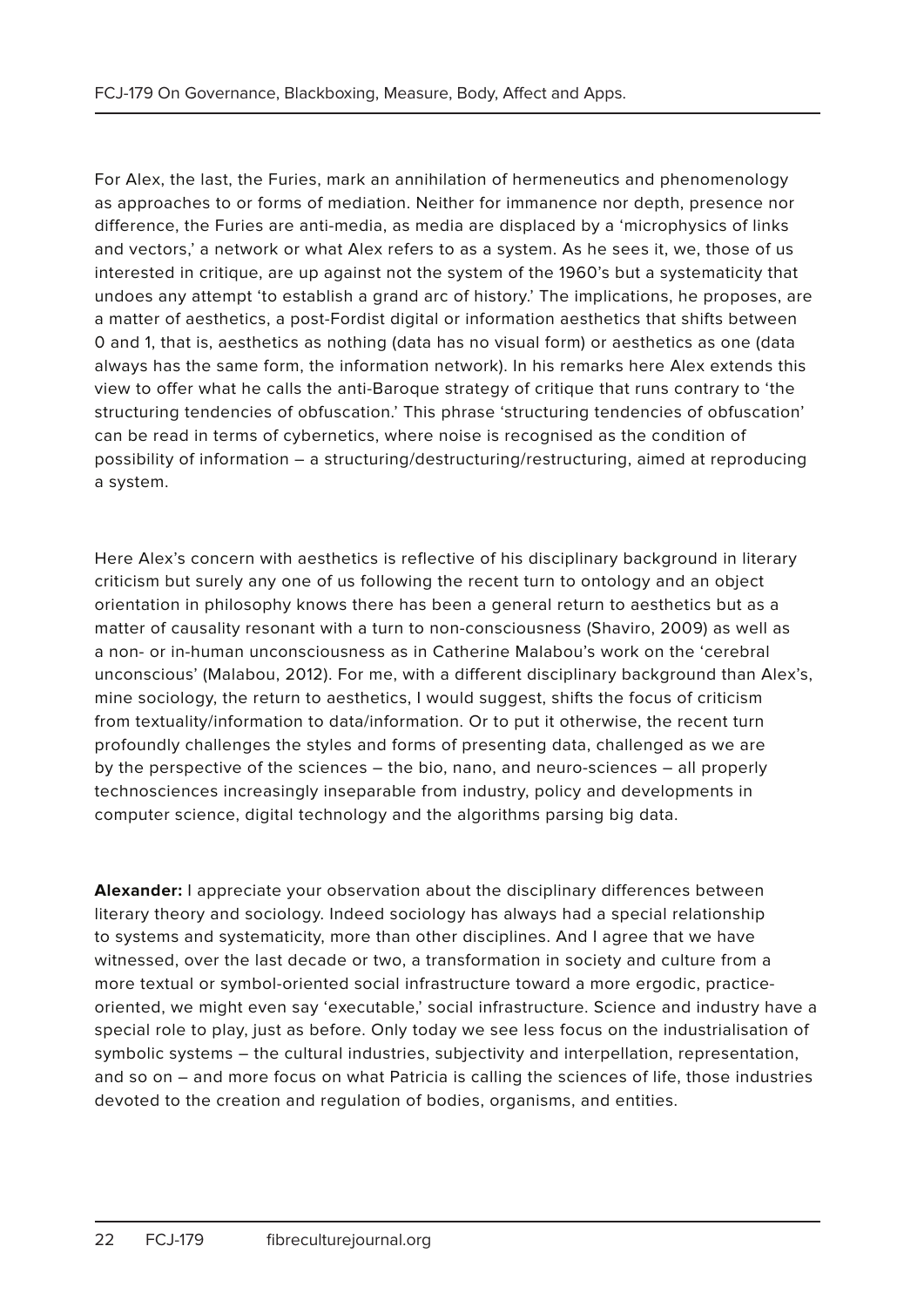**Svitlana:** Although here we speak about a cybernetic model of control, I wonder if you'd also see a way to think apps and the 'smart infrastructures' of mobile computing in general as an instance of post-cybernetic governance. By this, I mean that it is, as according to Luciana Parisi, no longer interested in establishing the conditions of the present on the basis of the data from the past; rather, it is driven towards the future but not with the goal of predicting it, but with the goal of generating the very conditions of the future?

If I am correct, it is what Patricia describes as 'the commodification of potentiality or inventiveness' that indicates 'a turn in mathematic technology to the use of indeterminacy in calculation itself, such that calculation increasingly is motivated by uncomputable data internal to the algorithm' (Clough, 2014b: 46). Would this be the case, Alex, that you would define as "excommunication", although such that it comes after the cybernetic dichotomy of information and noise and the metaphysical dichotomy of presence and absence (Galloway, et al., 2014: 16)?

**Patricia:** What recently my coauthors and I have called the 'datalogical turn' (Clough, et al., 2014) is meant to point to how the algorithms that parse big data are an intensification of sociology's unconscious drive. While there is, as Alex has pointed out, a post-fordist liberal attitude to the array of methods permitted in the humanities, 'such liberalism nevertheless simultaneously enshrines the law of positivistic efficiency…' (Galloway, 2014: 109). Even more so in sociology where its unconscious drive to empiricism, positivism and scientism remains and continues to discipline the forms of writing and presenting data. And yet, big data also is outflanking sociological methods of calculation as well as methods of data collection and circulation, both quantitative and qualitative. This, 'the crisis of empirical sociology,' as Mike Savage and Roger Burrows (2007) have described it, does not merely challenge sociologists to learn new methods of calculation and data presentation, although sociologists are fast trying to do so. The crisis is more profound in that the join of phenomenology and statistical populations is coming apart. In their treatment of big data, Bruno Latour and his colleagues have argued that many of the conceptual assumptions of social theory are undergoing change: '"Specific" and "general", "individual" and "collective", "actor" and "system" are not essential realities but provisional terms… a consequence of the type of technology used for navigating inside datasets' (Latour et al., 2012: 2).

My co-authors and I have argued that the datalogical turn points to a different technology for navigating datasets where rather than moving from particular to whole, the movement is from particular to particular. It is the technology of post-probabilistic calculations or measure, the use of quantities that are conditioned by their own indeterminacies, not by human participation (see: Parisi, 2013). As the datalogical turn is a turn that undoes a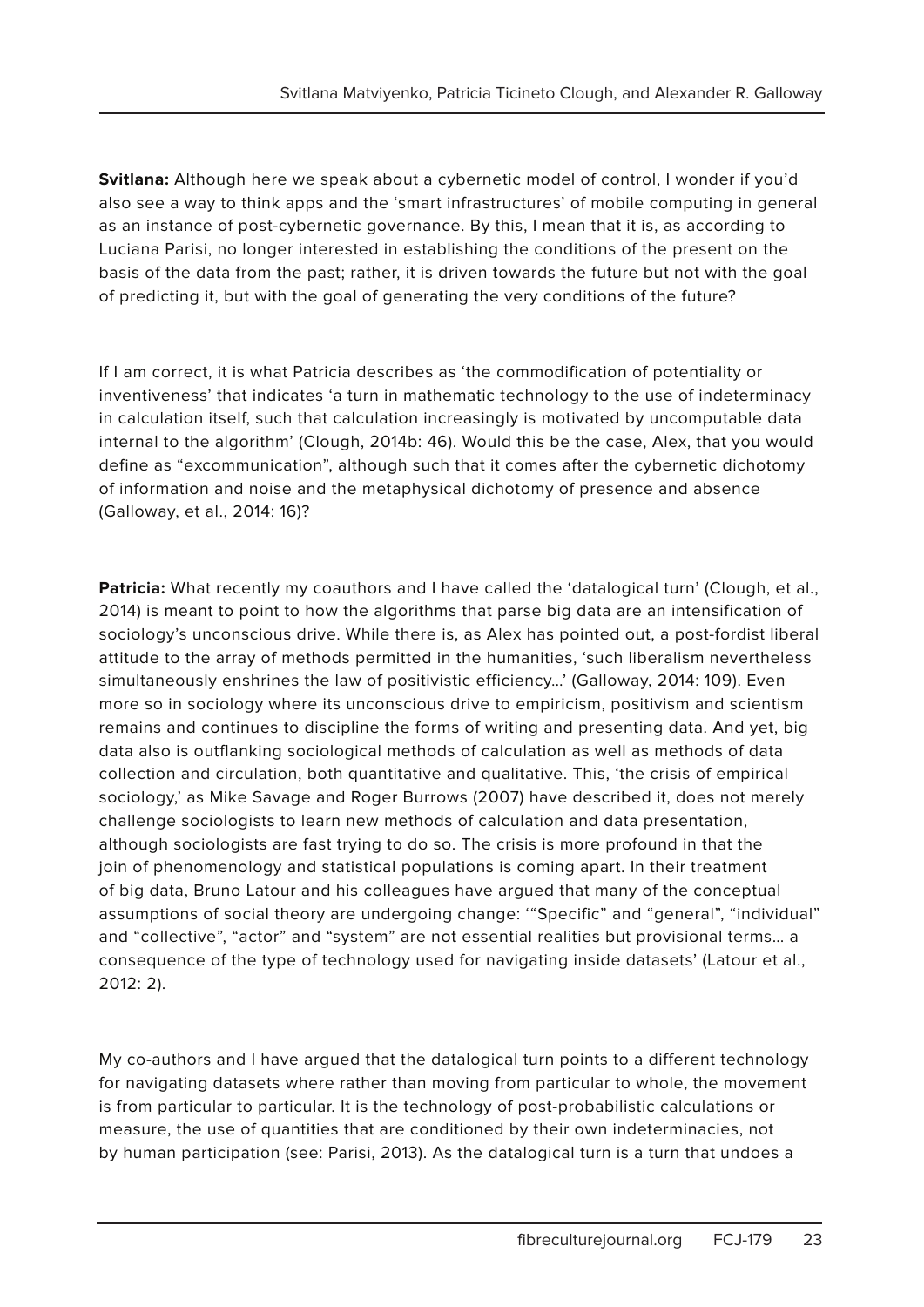criticism fully dependent on Deleuze and Whitehead, it allows for the possibility of drawing out the link between post-probabilistic measure in the algorithms parsing big data and the social logic of today's derivative economy (Ayache, 2007; Martin, 2013). It also allows for a consideration of the implications of the derivative for the conceptualisation of system, noting Randy Martin's discussion of the way the derivative disassembles and bundles attributes, undoing the system metaphysic that takes the 'relation of parts to whole as known beforehand and that each retains its integrity, which fixes its position, interest, and contribution' (2013). The derivative undoes this fixity, turning 'the contestability of fundamental value into a tradable commodity – a market benchmark for unknowable value': an incomputable value that is nonetheless deployed in measure (2013: 91). The datalogical turn then carries out the unlinking of the human subject's phenomenological perspective and statistically described populations from the current modes of a calculation that no longer needs to reference system and its assumptions.

We might consider then that the system, or systematics, indeed, the app, must be critiqued from this perspective, a move from assemblage to derivative and perhaps a move from control society and preemption to the algorithm as a spatiotemporal matrix of the present. Control no longer is to be understood as the calculation of a future by means of prediction, nor the calculation of the unknown through pre-set probabilities in a preemption of the future. Instead post-probabilistic measures extend the present, a present that we cannot escape, a present to which consciousness is an after effect. Or as Mark Hansen puts it, we are dealing with a 'consciousness … generated after-the-fact, as an emergence generated through the feeding forward of technically-gathered data concerning antecedent microtemporal events' (2013). What Hansen calls 'the operational present of technology' is the focus of a post-cybernetic governance of an economy after affect.

**Alexander:** Parisi is invested in the ideas of randomness and incomputable data. In Contagious Architecture, she speaks of patternless data, the entropic, chaos, contingencies, indefiniteness, and change. For her the incompressible virtual already exists within the actuality of the real. I see the argument in two steps: (1) algorithms are real and actual; (2) algorithms already include patternlessness, infinity, and incomputability inside themselves. She focuses on cracks, excesses, interference, contingencies, and how they overwhelm seemingly impervious rational systems. I particularly appreciate how she criticises what's called digital philosophy or computationalism (illustrated in the work of someone like Stephen Wolfram), on the grounds that grid-based cellular automata systems are too fixed and can't account for dynamic change.

Yet ultimately I tend to deviate slightly from some of Parisi's core concerns, for she remains committed to a series of concepts – infinity, the incompressible, and the indeterminable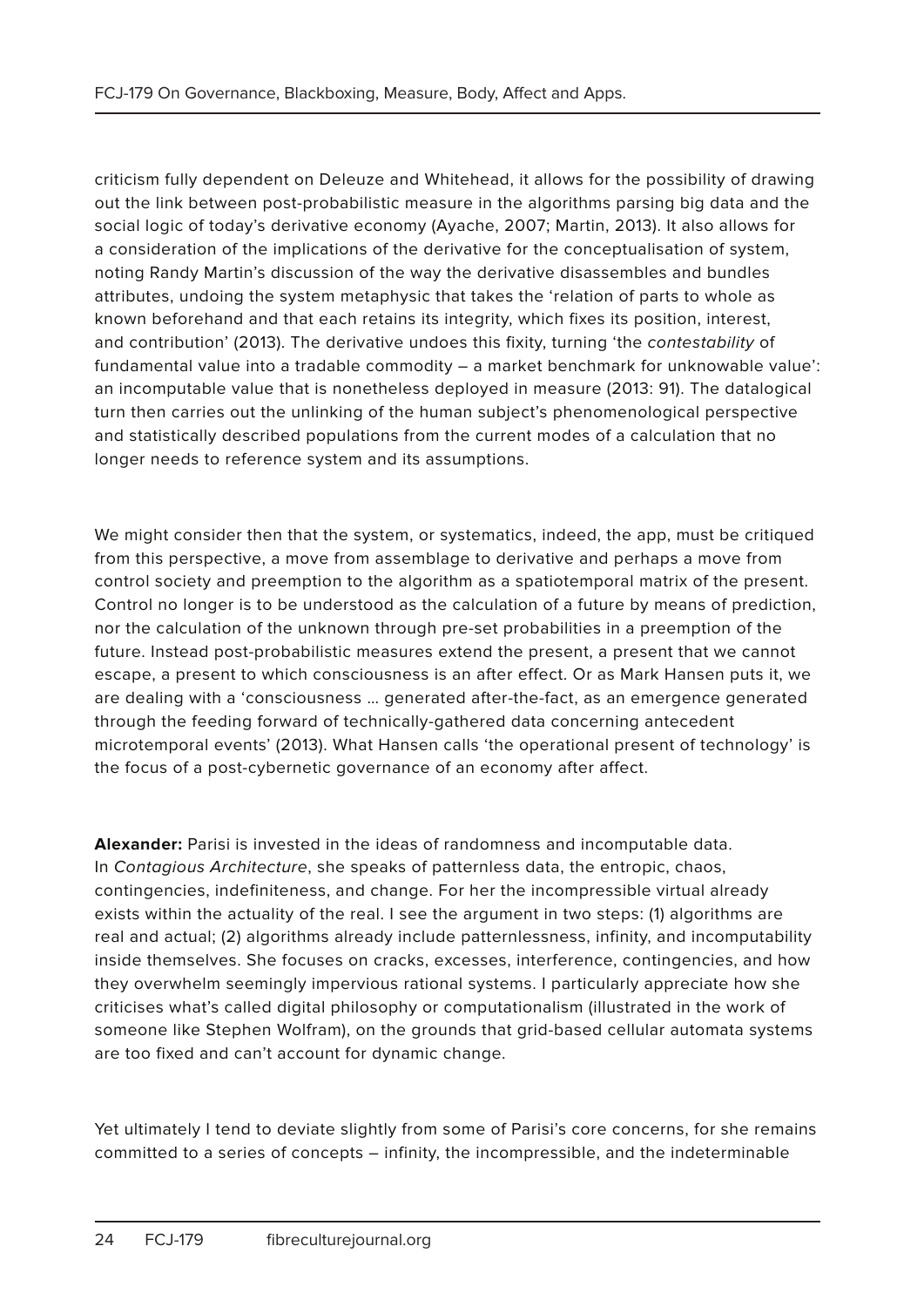– that I can't entirely swallow. Whitehead and Deleuze are very strong in Parisi. I sympathise with that tradition, most certainly. But as a Marxist I'm drawn eventually to an inverted set of concepts: finitude and determination, certainly, but also compression.

At the same time these different approaches are not necessarily incompatible. So while Marxists talk about 'determination by the material base,' Parisi speaks rather of the indeterminable as a way to escape the fetters of ossified structure. Likewise when Marx eschews the absolute infinities of transcendental philosophy in favour of the particularities of material finitude, Parisi speaks rather of infinity as a kind of radical virtuality, ensuring a limitless space of possibility.

I'm reminded of Kaja Silverman's wonderful meditation on finitude offered at the outset of Flesh of My Flesh, her recent book devoted to the topic of analogy: 'Finitude is the most capacious and enabling of the attributes we share with others, because unlike the particular way in which each of us looks, thinks, walks, and speaks, that connects us to a few other beings, [finitude] connects us to every other being' (Silverman, 2009: 4).

**Patricia:** If I may have one last word in response to the reference to Kaja Silverman that is meant to honour it and redo it and this is to remember that digital technology has returned us to thinking again about mathematics and computing machines. These take us back to the insights of mathematicians who propose that there are many infinities. Here the many undoes the opposition of finite and infinite and refuses to let us assume something connects us to all beings or all beings to each other. Of course, I could be wrong.

### Biographical Notes

Svitlana Matviyenko is a media scholar. She has a PhD in Critical Theory, Media Theory and Psychoanalysis from the University of Missouri and she is now pursuing her second doctorate at the Centre for the Study of Theory and Criticism at the University of Western Ontario. She writes on psychoanalysis, topology, posthumanism, mobile apps, and networking drive. Her work has been published and forthcoming in Digital Creativity, (Re)-Turn: A Journal of Lacanian Studies, Harvard Ukrainian Studies, Krytyka and others. Svitlana curated several experimental dance performances and several art exhibitions at the Ukrainian Institute of America in NYC, Museum | London (Ontario) and other venues. She is a co-editor (with Paul D. Miller) of The Imaginary App (MIT, 2014).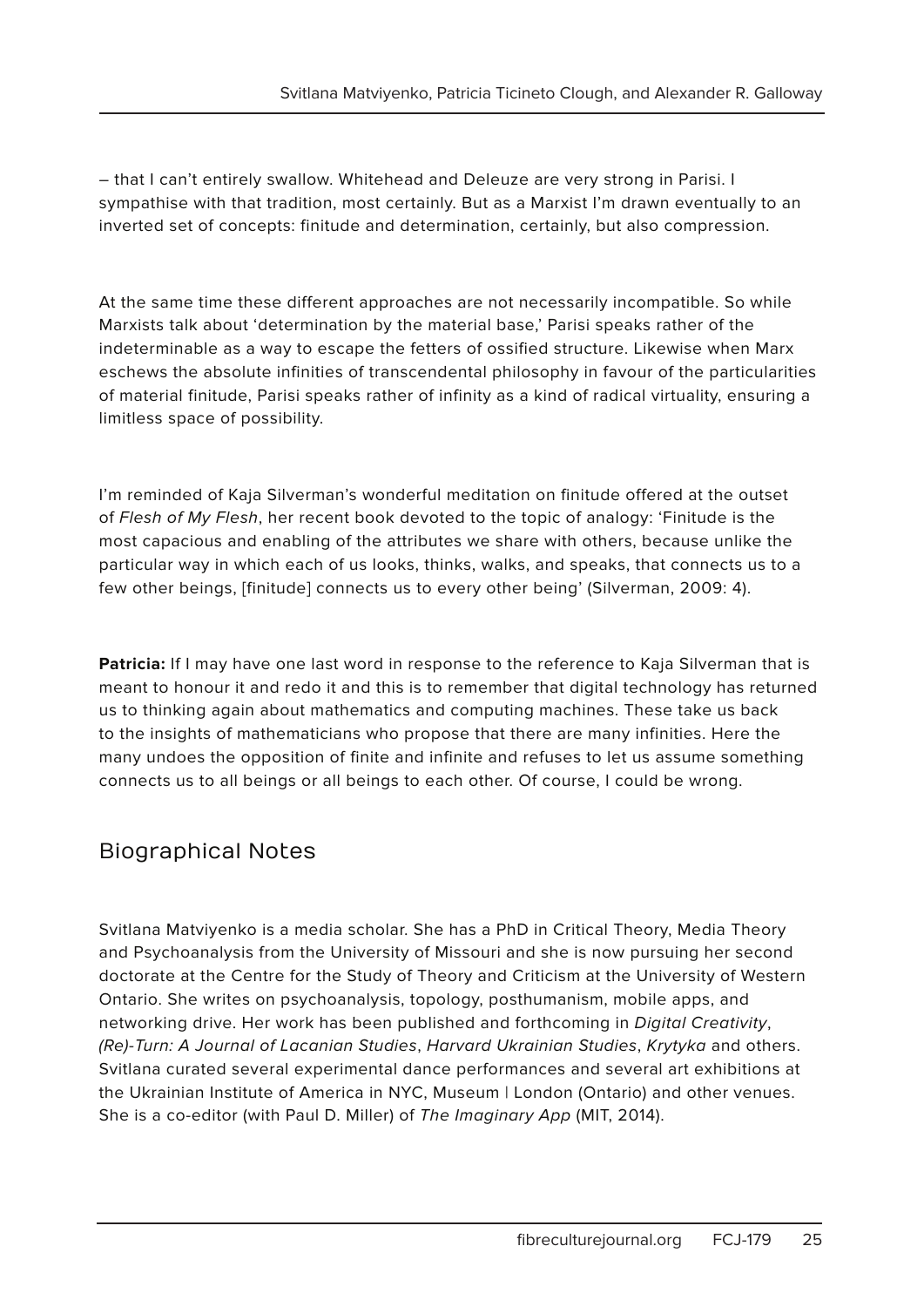Patricia Ticineto Clough is a Professor of Sociology and Women's Studies at Queens College and the Graduate Center, CUNY. She is a social theorist whose work and teaching address the methods of inquiry and the core assumptions of such fields as anthropology and sociology in order to shift the focus towards their disciplinary peripheries where one often discovers the archives of outcast material. Clough's co-edited collections The Affective Turn (with Jean Halley) and Beyond Biopolitics (with Craig Willse) are evidence of passionate collaborative research conducted with her students and colleagues, offering nuanced discussions on discursive closures, shifts and reconfigurations. Her work outlines the dangers and controversies of 'the political economy of biomediated body' implemented by the 'monitoring of the bodily affect as information' within national and international regulatory policies.

Alexander R. Galloway is an Associate Professor in the Department of Media, Culture, and Communication at New York University. His theoretical trilogy on 'allegories of control' – Protocol: How Control Exists After Decentralization (2004), Gaming: Essays on Algorithmic Culture (2006) and The Interface Effect (2012) – became foundational for Media and Software Studies, where he made an equally important contribution as a programmer and media artist. From 1996 to 2002 Galloway was associated with Rhizome, a New York based new media organisation, where he worked as editor and technical director. He also founded Radical Software Group (RSG), a collective of media artists named after Radical Software magazine, published between 1971 and 1974, which explored the impact of video and television on society, fought for the freedom of information and warned against the dangers of its corporate control.

#### Notes

[1] Clough, Patricia. 'Feminist Theory, Bodies and Technoscience', Bringing the Body Back in Humanities and Social Science. February 24, 2014. CUNY Graduate Center. Available at: https://vimeo.com/41526429. See also: Clough, Patricia. 'Bodies: Technoscience and Feminist Theories', in Bryan Turner (ed.) The Routledge Handbook of the Body (New York: Routledge, 2012).

[2] Parisi writes in Contagious Architecture: 'Just as your smart phone works as a monitor device for tracking your location, which then becomes data used to construct the profile of your movement, so too does the monitoring procedure of smart infrastructure collect data which then become part of the programming of new infrastructural systems. As data are recorded, so they evolve into predictive scenarios aiming not simply at presetting your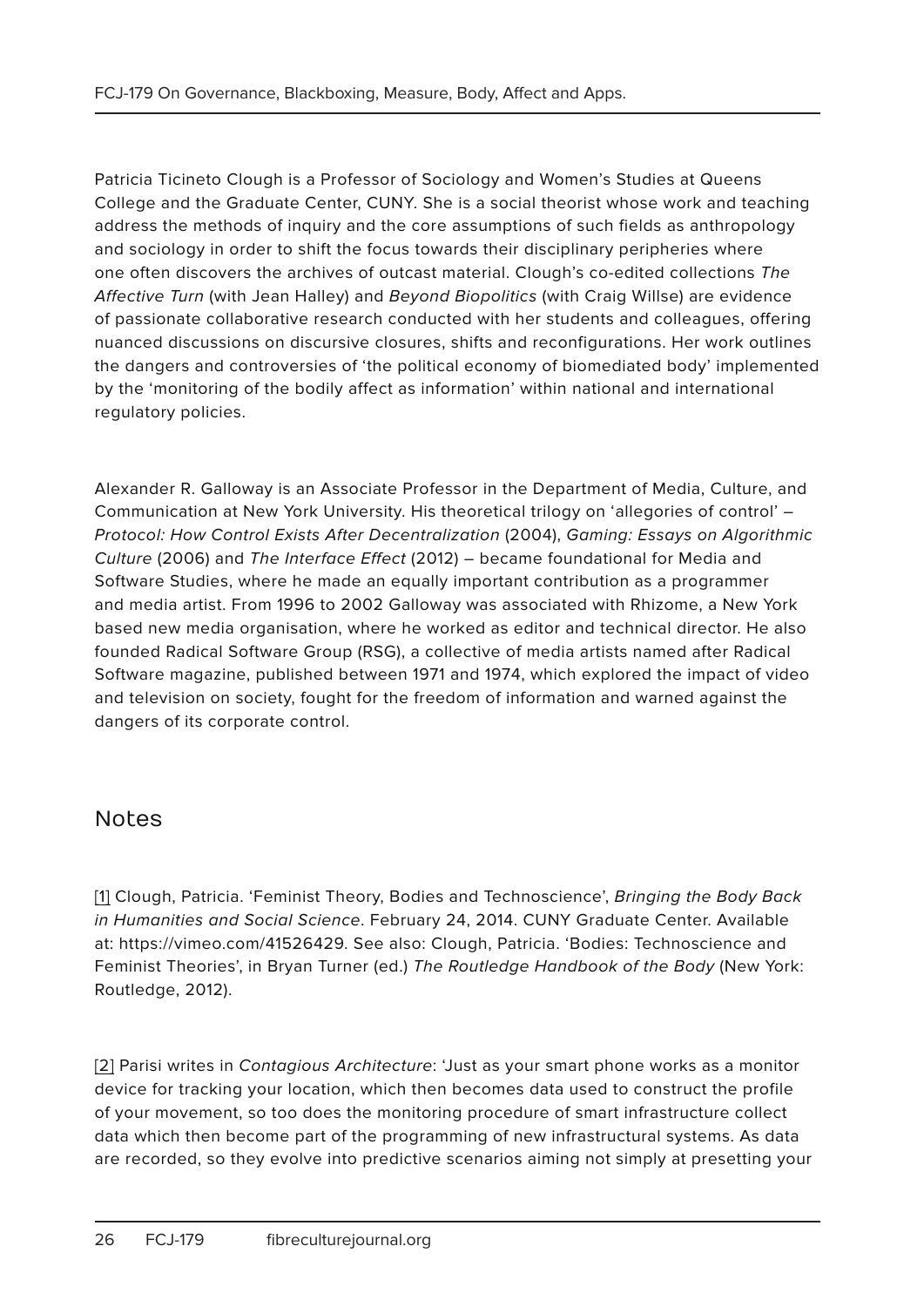movement, but rather at generating its future conditions through the generative interaction of parameters with real-time data. This is how post-cybernetic control operates as a form of parametric design. From this standpoint, the goal of parametric design is deep relationality, the real-time integration of the evolving variables of a built environment in software systems that are able to figure emerging scenarios by responding to or preadapting scripted data' (2013: 105).

[3] http://www.radicalsoftware.org/e/history.html.

[4] http://r-s-g.org/carnivore.

[5] See Matthew Mirapaul's piece on Galloway's Carnivore 'Cybersnooping for Sounds and Images, Not Suspects', The New York Times (October 1, 2001) at http://www.nytimes. com/2001/10/01/arts/design/01ARTS.html.

[6] Clough, Patricia. 'Feminist Theory, Bodies and Technoscience'.

#### References

Ayache, Elie. 'Nail in the Coffin: Author of the Black Swan', Wilmott Magazine (July-August, 2007): 40–49.

Barad, Karen. 'Getting Real: Technoscientific Practices and the Materialization of Reality', differences: A Journal of Feminist Cultural Studies 10.2 (1998): 87.

Chun, Wendy Hui Kyong. 'On Software, or the Persistence of Visual Knowledge,' Grey Room, 18 (Winter 2004): 26–51.

Clough, Patricia Ticineto. 'The Calculative Aesthetic: Objects and Unconscious Desire in the Age of Big Data', a talk in a series of Dialogues between Artist and Scientist on the theme of measurement at Kunstraum, Leuphana University, January 23, (2014a)

Clough, Patricia. 'The Philosophical Carpentry of the App: Criticism and Practice', in Paul D. Miller and Svitlana Matviyenko (eds.) The Imaginary App (Cambridge, Mass.: MIT Press, 2014b): 35–50.

Clough, Patricia T. 'The Affective Turn: Political Economy, Biomedia and Bodies,' Theory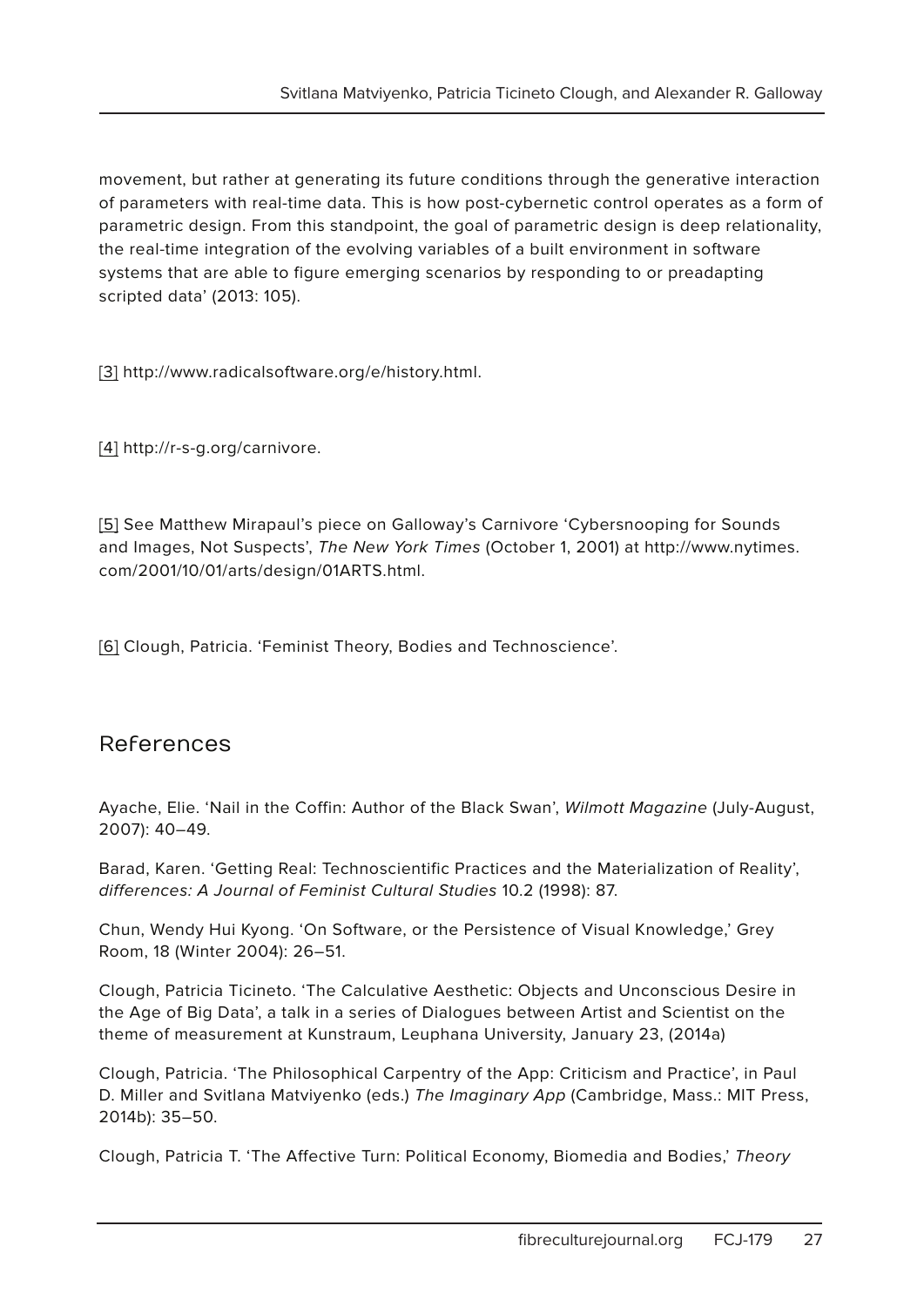Culture & Society 25.1 (2008): 1–22.

Clough, Patricia, Karen Gregory, Benjamin Haber, and R. Joshua Scannell. 'The Datalogical Turn', in Phillip Vannini (ed.) Nonrepresentational Methodologies: Re-Envisioning Research (Oxford: Taylor & Francis, 2014): 182–206.

Deleuze, Gilles. 'Postscript on the Societies of Control,' October 59 (Winter, 1992).

Hansen, Mark. 'Beyond Affect? Technical Sensibility and the Pharmacology of Media.' Presented at the Critical Themes in Media Studies conference, NYU, 2013.

Galloway, Alexander. 'The Cybernetic Hypothesis', differences: A Journal of Feminist Cultural Studies 25.1 (2014): 107–131.

Galloway, Alexander and Thacker, Eugene. The Exploit: A Theory of Networks (Minnesota: University of Minneapolis Press, 2007).

Galloway, Alexander, Thacker, Eugene and Wark, McKenzie. Excommunication: Three Inquires in Media and Mediation (Chicago: University of Chicago Press, 2014).

Jameson, Fredric. Postmodernism, or, The Cultural Logic of Late Capitalism (Durham: Duke University Press, 1991).

Latour, Bruno; Jensen, Pablo; Venturini, Tommaso; Grauwin, Sebastian and Boullier, Dominique. 'The Whole is Always Smaller Than Its Parts. A Digital Test of Gabriel Tarde's Monads', British Journal of Sociology 63.4 (2012).

Malabou, Catherine. The New Wounded: From Neurosis to Brain Damage (New York: Fordham University Press, 2012).

Martin, Randy. 'After Economy? Social Logics of the Derivative', Social Text 31.1<sup>\*</sup> \* (2013): 83–106.

Parisi, Luciana. Contagious Architecture (Cambridge, Mass., MIT Press, 2013).

Rotman, Brian. Becoming Beside Ourselves: The Alphabet, Ghosts, and Distributed Human Being (Durham, N. C.: Duke University Press, 2008).

Savage, Mike and Burrows, Roger. 'The Coming Crisis of Empirical Sociology', Sociology 41.5 (January, 2007): 885–899.

Shaviro, Steven. Without Criteria: Kant, Whitehead, Deleuze, and Aesthetics. (Cambridge, Mass.: MIT Press, 2009).

Silverman, Kaja. Flesh of My Flesh. (Stanford, Calif.: Stanford University Press, 2009).

Steinmetz, George. 'The Epistemological Unconscious of U.S. Sociology and the Transition to Post-Fordism. The Case of Historical Sociology', in Julia Adams, Elizabeth Clemens, and Ann Shola Orloff (eds.) Remaking Modernity: Politics, History, and Sociology (Durham, N.C.: Duke University Press, 2005): 109–157.